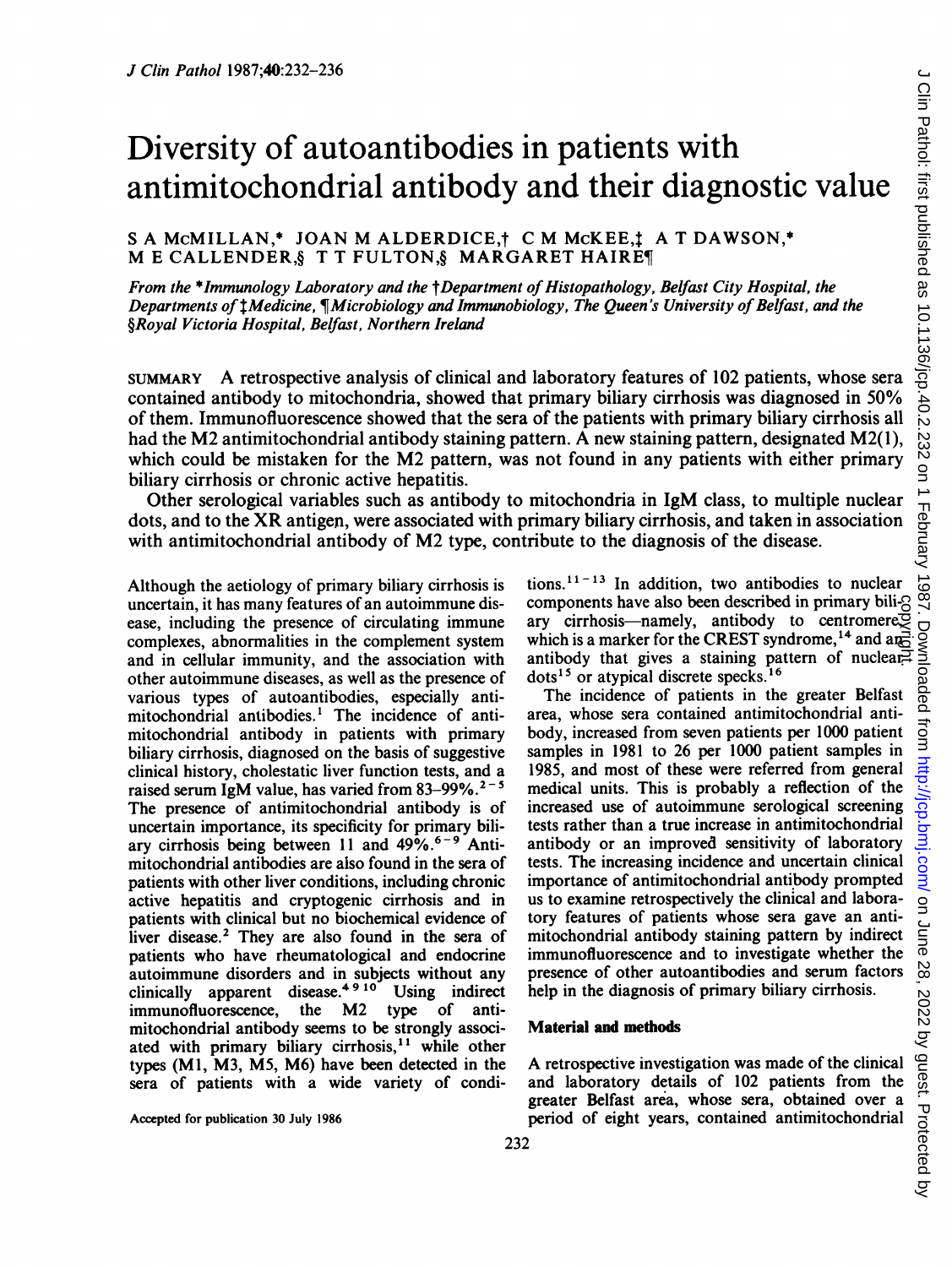antibody at a titre of 1/20 or greater when tested by indirect immunofluorescence. The group comprised 91 women and <sup>11</sup> men with an average age at first detection of antimitochondrial antibody of 60 years. The sera from all of the patients were hepatitis B surface antigen (HBsAg) negative.

### SEROLOGICAL STUDIES

Sera obtained from these patients were stored at  $-20^{\circ}$ C. The serum samples were coded and reexamined (without knowledge of the clinical diagnosis, liver history, liver function tests, or serum IgM values) for the presence and titre of autoantibodies, including antimitochondrial antibody subtypes. Autoantibodies were detected by indirect immunofluorescence using various substrates, which included rat liver, kidney, stomach and heart, calf retina, and human thyroid gland, and the titres of autoantibodies were detected in IgG and 1gM classes using fluorescein labelled antihuman immuno-<br>globulin conjugates (Dako Ltd. UK). Antiglobulin conjugates (Dako Ltd, UK). mitochondrial antibody subtypes, as defined by indirect immunofluorescence, were determined using composite tissue and fresh sections of rat kidney cut to show renal cortex and medulla, and the staining patterns were compared with patterns obtained with known antimitochondrial antibody types Ml, M2, and M5 sera obtained from Dr GF Bottazzo, Immunology Department, Middlesex Hospital, London. HEp2 cells were used as substrate to detect the presence of various nuclear and cytoplasmic autoantibodies.'5 Antibodies against soluble cellular antigens were detected and identified by counter $immunoelectrophoresis (CIE)^1$ <sup>7</sup> using saline extracts of rabbit and calf thymus powder (Pelfreez Biologicals, Arkansas, USA), a preparation of human spleen nuclei,<sup>18</sup> and a cellular preparation of Wi12 cells.<sup>19</sup> The identification of antibodies detected was done using lines of identity with reference sera obtained from the Centres for Disease Control, Atlanta, USA. Antibody against XR and XH was detetected by CIE, using extracts of rabbit thymus and human spleen as a source of XR and XH antigens, respectively.<sup>15</sup> Con-

trol sera containing antibody to XR and XH and antibody giving a multiple nuclear dot pattern were obtained from Dr RM Bernstein. Concentrations of ds-DNA were assayed using the Farr technique (Anti-DNA kit assay, Amersham International, UK). Antibody to cardiolipin (VDRL antigen) was detected using the quantitative slide flocculation test (Wellcome Diagnostics, UK). Immunoglobulin M values were also assayed in the patients' sera by radial diffusion using Nor-Partigen IgM plates (Behring Diagnostics, Hounslow, UK).

#### **STATISTICS**

The results were analysed using the independent  $t$  test, the Mann-Whitney Rank test, and the  $\chi^2$  test. The conventional level of significance,  $p < 0.05$ , was used for all comparisons.

#### **Results**

# CLINICAL DIAGNOSIS OF PATIENTS

Based on the clinical and biochemical findings at presentation and follow up and on the histological appearances of the needle liver biopsy specimens, primary biliary cirrhosis was diagnosed in 51 of the 102 patients, chronic active hepatitis in five, and cryptogenic cirrhosis in one patient. In a further six patients in whom liver biopsy was not carried out the clinical diagnoses were Gilbert's syndrome, subclinical viral hepatitis, fulminant hepatic failure, and alcoholic liver disease in one patient and chronic liver disease of unknown aetiology in two patients. In 39 patients there was no clinical evidence of liver disease and various diagnoses were made (table 1).9

#### ANTIMITOCHONDRIAL ANTIBODIES AND SUBTYPES

The sera from the 102 patients contained antimitochondrial antibody, which gave three distinct staining patterns on rat tissues by immunofluorescence. The first corresponded to the M2 subtype described by Baum and Berg,  $11$  giving strong fluorescence staining of distal tubules and a

Table 1 Clinical diagnosis of patients with different antimitochondrial antibody subtypes

| Clinical diagnosis              |             |                         | Antimitochondrial antibody subtypes (%) |        |        |  |
|---------------------------------|-------------|-------------------------|-----------------------------------------|--------|--------|--|
|                                 | Total<br>No | No with<br>liver biopsy | M2<br>M2(1)                             |        | M5     |  |
| Primary biliary cirrhosis       |             |                         | 51 (100)                                |        |        |  |
| Chronic active hepatitis        |             |                         | 5 (100)                                 |        |        |  |
| Other liver disease             |             |                         | 6 (86)                                  | (14)   |        |  |
| Scleroderma                     |             |                         | 2 (50)                                  | (25)   | (25)   |  |
| Rheumatoid arthritis            |             |                         | 5 (100)                                 |        |        |  |
| Other connective tissue disease |             |                         | 3 (60)                                  |        | 2(40)  |  |
| <b>Endocrine disorders</b>      |             |                         | 2 (29)                                  | 3 (43) | 2 (29) |  |
| Miscellaneous disorders         |             |                         | 10(67)                                  | l (7)  | 4 (27) |  |
| No diagnosis                    |             |                         | 2(67)                                   |        | (33)   |  |
| Total                           | 102         |                         | 86                                      |        | 10     |  |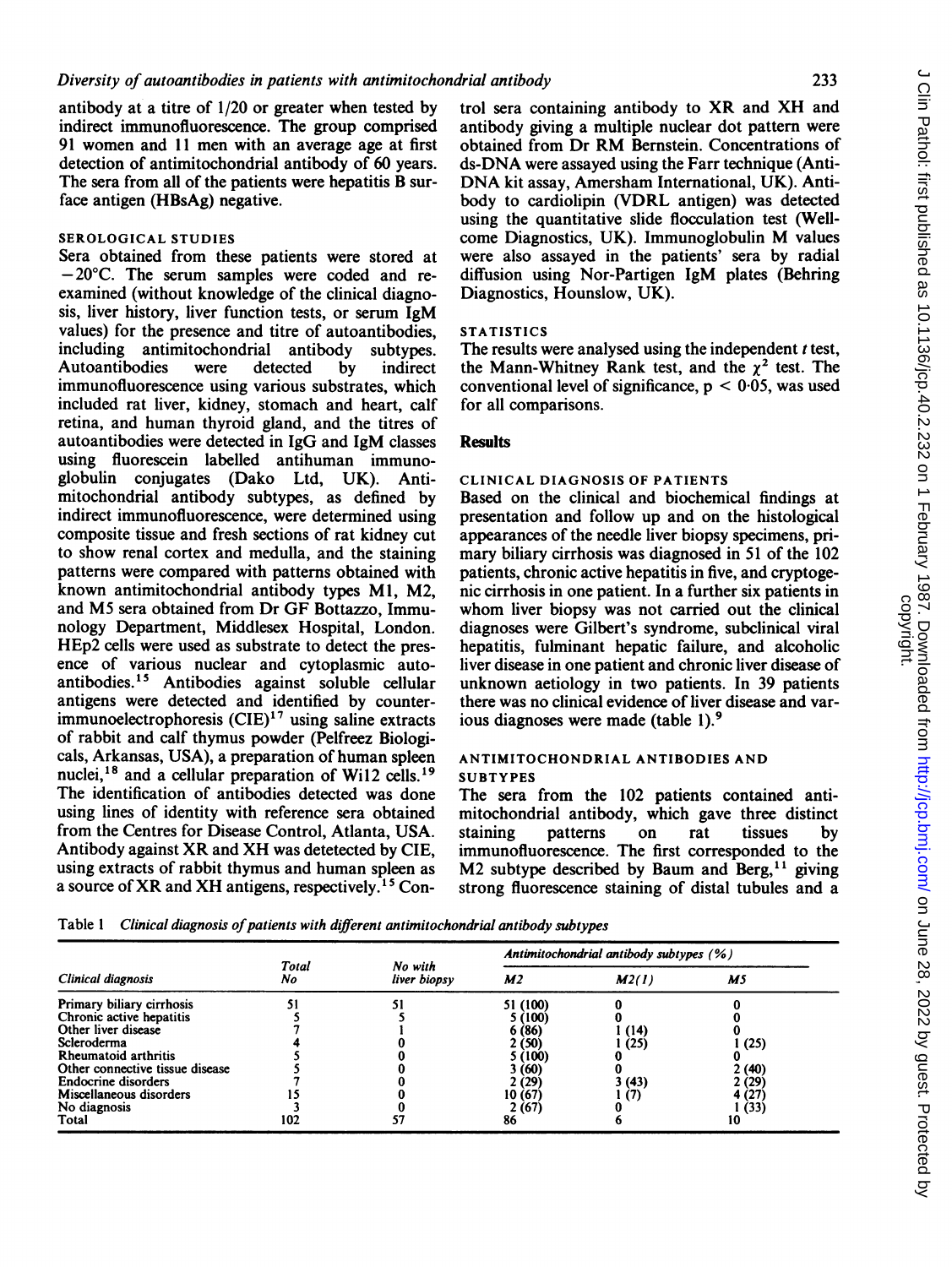slightly weaker staining of proximal tubules and collecting ducts, a granular appearance on rat hepatocytes, and strong uniform staining of rat gastric parietal cells (fig 1). The second pattern, designated M2(1), consisted of staining of only the distal tubules and collecting tubules, without staining of the proximal tubules (fig 2). The rat hepatocytes showed weak diffuse staining and the gastric parietal cells showed either weak or moderate staining. A third pattern, which corresponded to the M5 type of antimitochondrial antibody, as described by Labro  $et al.<sup>20</sup>$  was identified by its characteristic appearance on rat kidney, in which proximal tubules in the outer cortex (P1 and P2) were much more brightly stained than the distal tubules, and there was no staining of gastric parietal cells (fig 3). The use of calf retina, rat heart, or Hep2 cells did not help discriminate between antimitochondrial antibody subtypes but provided good substrates for detecting antimitochondrial antibody. When the patients were subdivided by their antimitochondrial antibody types, 86 (84%) had the M2 type, six  $(6\%)$  the M2(1) type, and 10 (10%) the M5 type (table 2). Although all patients who were diagnosed as having primary biliary cirrhosis or chronic active hepatitis had the M2 pattern, various other "non-liver disease" diagnoses made up the remainder of patients (24 of 86 with M2 antimitochondrial antibody. Of these 24 patients, eight



Fig 1 Immunofluorescence staining pattern of antimitochondrial antibody type M2 on rat kidney sections. Staining of both distal and proximal tubules.  $\times$  340. P =



Fig 2 Immunofluorescence staining pattern of antimitochondrial antibody type  $M2(1)$  on rat kidney sections. Staining of both distal tubules only.  $\times$  340. P proximal convoluted tubules;  $D =$  distal convoluted tubules.



Fig 3 Immunofluorescence staining pattern of antimitochondrial antibody type M5 on rat kidney sections. Staining of proximal tubules only.  $\times$  340. P = proximal convoluted tubules;  $D =$  distal convoluted tubules.

had raised alkaline phosphatase and IgM activities and values, four had raised alkaline phosphatase activity only, and a further nine had raised IgM values only. The six patients whose sera gave antimitochondrial antibody pattern M2(1) had mostly endocrine disorders and none had primary biliary cirrhosis or chronic active hepatitis. Patients with the M5 pattern had <sup>a</sup> variety of mainly autoimmune conditions and did not have any apparent liver disease.

# FURTHER TESTS ON SERA FROM PATIENTS WITH M2 ANTIMITOCHONDRIAL ANTIBODY Other antibodies

There was a higher incidence of antinuclear antibody and smooth muscle antibody in the group with pri $\overline{P}$ mary biliary cirrhosis than the group with non-liver disease, although this difference was not significant (table 3). The use of HEp2 cultured cells as substrate increased the detection of antinuclear antibody and enabled different antinuclear antibody patterns to be observed: these included homogeneous nuclear, fine speckled nuclear, nuclear dot, multiple nuclear dot, centromere, homogeneous nucleolar, speckled centromere, homogeneous nucleolar, nucleolar and rim nucleolar patterns. In the patients with the multiple dot pattern the number of dots per nucleus varied between five and 15, and there was a significant difference in the incidence of antibody to multiple nuclear dots in the patients with primary biliary cirrhosis compared with those without primary biliary cirrhosis (with primary biliary cirrhosis 21 of 51 or 41%: without primary biliary cirrhosis zero of 35,  $p = 0.004$ ). A correlation was not found, however, between the number of dots per nucleus and any clinical or laboratory finding. Antibody to centromere was found in both the groups with and without primary biliary cirrhosis; most of these patients had  $\sigma$ <br>scleroderma.<sup>14</sup> Four different antibodies were  $\sigma$ <br>detected which reacted against soluble cellular  $\sigma$ <br>extracts. Antibodies to Ro and La were detected in  $\sigma$ . scleroderma.<sup>14</sup> Four different antibodies were detected which reacted against soluble cellular extracts. Antibodies to Ro and La were detected in similar numbers in patients with and without primary biliary cirrhosis, while antibody to XH was found in copyright.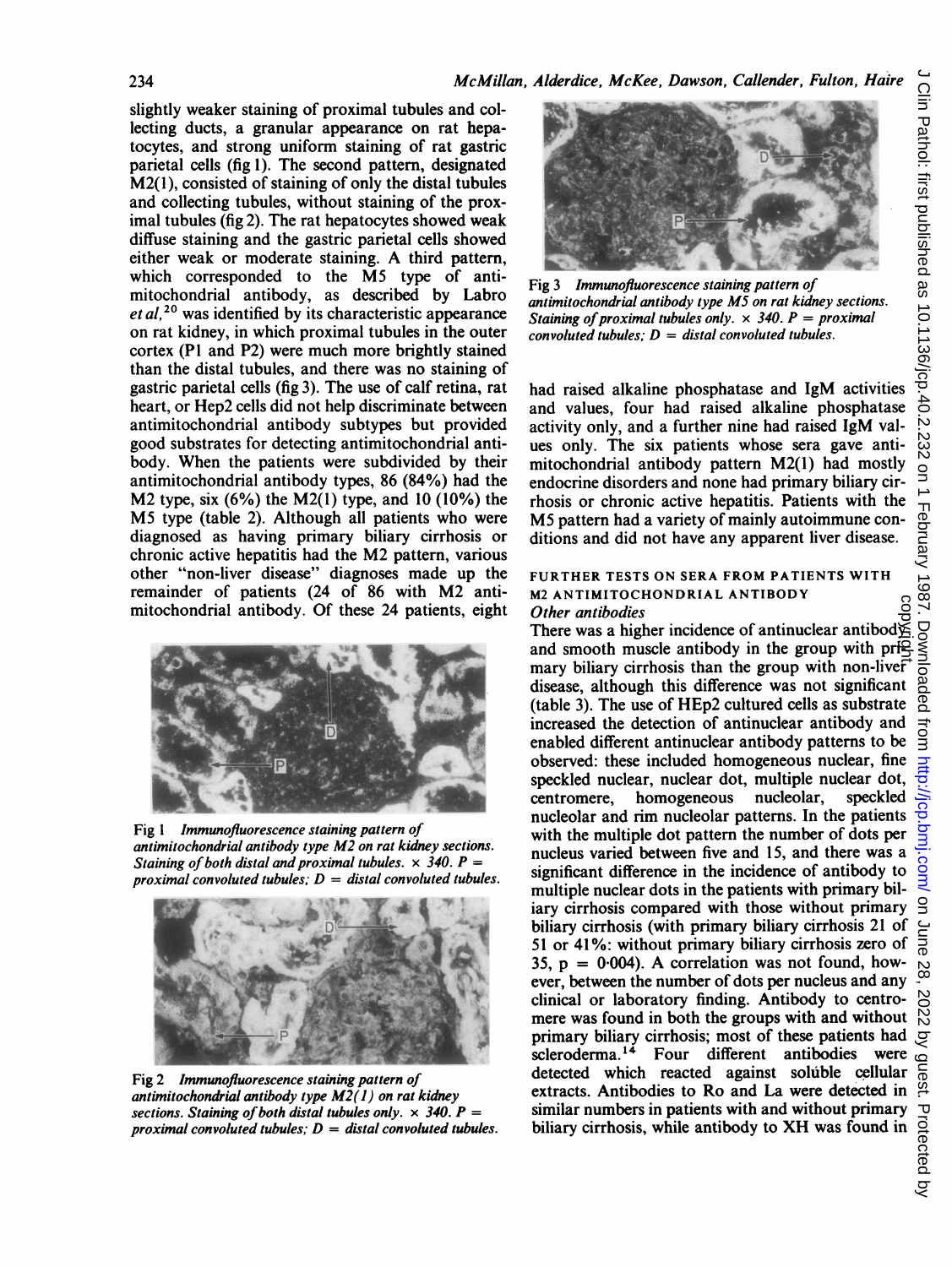| Antimitochondrial<br>antibody<br>subtype  | Liver<br>hepatocyte | <b>Kidne</b> y        |                       |                       |                            |                       | <b>Stomach</b>                           |               |
|-------------------------------------------|---------------------|-----------------------|-----------------------|-----------------------|----------------------------|-----------------------|------------------------------------------|---------------|
|                                           |                     | Proximal<br>tubules l | Proximal<br>tubules 2 | Proximal<br>tubules 3 | Distal<br>tubules          | Collecting<br>tubules | Parietal<br>cell                         | Chief<br>cell |
| M <sub>2</sub><br>M2(1)<br>M <sub>5</sub> |                     |                       |                       |                       | + + +<br>$^{\mathrm{+}}$ + | + + +<br>$+ +$        | + + +<br>$^{\mathrm{+}}$ $^{\mathrm{+}}$ |               |

Table 2 Immunofluorescence intensities on rat composite tissue of various antimitochondrial antibodies found in sera of 102 patients studied

P1, P2, P3 = first, second, and third part of proximal tubule.

Table 3 Incidence of autoantibodies in patients within M2 group

| Patient groups<br>$(No\ in\ group)$                                                  | Percentage of patients with antibody to: |                               |                          |                  |                             |     |     |     |
|--------------------------------------------------------------------------------------|------------------------------------------|-------------------------------|--------------------------|------------------|-----------------------------|-----|-----|-----|
|                                                                                      | Antinuclear*<br>antibody                 | Smooth*<br>muscle<br>antibody | Antinucleart<br>antibody | Centromeret dots | <b>Multiplet</b><br>nuclear | Roi | Lai | XR: |
| Primary biliary cirrhosis (51)<br>Other liver disease (11)<br>Non-liver disease (24) | 31<br>18<br>l 5                          | 36<br>19                      | 48<br>29                 |                  |                             |     |     |     |

\*Detected by indirect immunofluorescence on rat tissue sections.

tDetected by indirect immunofluorescence on HEp2 cells.

Detected by counterimmunoelectrophoresis using soluble tissue extracts.

only one patient with primary biliary cirrhosis. The incidence of antibody to XR was significantly different between the groups (with primary biliary cirrhosis, eight of 51 or 16%; without primary biliary cirrhosis zero of 35,  $p = 0.034$ .

# Titre and immunoglobulin class of antimitochondrial antibody

Although there was little difference between the geometric mean titre of the IgG class antimitochondrial antibody in the patients with and without primary biliary cirrhosis, there was a significant higher geometric mean titre of IgM class antimitochondrial antibody in the patients diagnosed with primary biliary cirrhosis compared with that of patients without primary biliary cirrhosis ( $p = 0.012$ ), although these IgM titres were low in both groups (1/28 with primary biliary cirrhosis; 1/16 without primary biliary cirrhosis).

# Alkaline phosphatase activity and serum IgM value

There was no significant difference between the incidence of patients with a raised alkaline phosphatase activity in either group (88% with primary biliary cirrhosis:  $43\%$  without,  $p = 0.08$ , and similarly, a significant difference was not seen between the incidence of patients with a raised IgM value ( $>$ 3 g/l) in both groups (86% with primary biliary cirrhosis; 51% without,  $p = 0.09$ ).

#### **Discussion**

The clinical importance of antimitochondrial antibody is unknown. Triger  $et al<sup>7</sup>$  showed that most liver biopsy specimens from patients with antimitochondrial antibody but with no clinical signs of hepatocellular disease had normal histology or histology consistent with a diagnosis of primary biliary cirrhosis. Hodges et  $al^8$  also found that four of seven liver biopsy specimens from patients with antimitochondrial antibody but with no evidence of primary biliary cirrhosis showed normal histology, in another two the histology was not consistent with primary biliary cirrhosis, and in only one were there features of primary biliary cirrhosis. In contrast, James  $et al<sup>4</sup>$  showed that all their patients with antimitochondrial antibody with normal liver function tests had liver biopsy histology consistent with primary biliary cirrhosis.

As liver biopsies were not carried out in patients without clinical or biochemical evidence of liver disease, investigations of other serological variables in the group of <sup>86</sup> patients with M2 antimitochondrial antibody were made. In our series antibody giving a multiple dot pattern on HEp2 cells was observed in 41% of patients with primary biliary cirrhosis but was absent in patients without primary biliary cirrhosis. Bernstein  $et al<sup>15</sup>$  described this pattern as numerous nuclear dots all the same size varying from two to 17 per cell, distinct from nucleoli, and different from centromere staining in that the dots were larger, fewer in number, and were not seen in mitotic cells. This staining was sensitive to trypsin digestion and resistant to RNAase and DNAase, indicating that the antigen is a protein. This pattern was found in 13% of 110 patients with primary biliary cirrhosis in their series but not in patients with HBsAg positive and negative chronic active hepatitis or in 60 control subjects. Cas